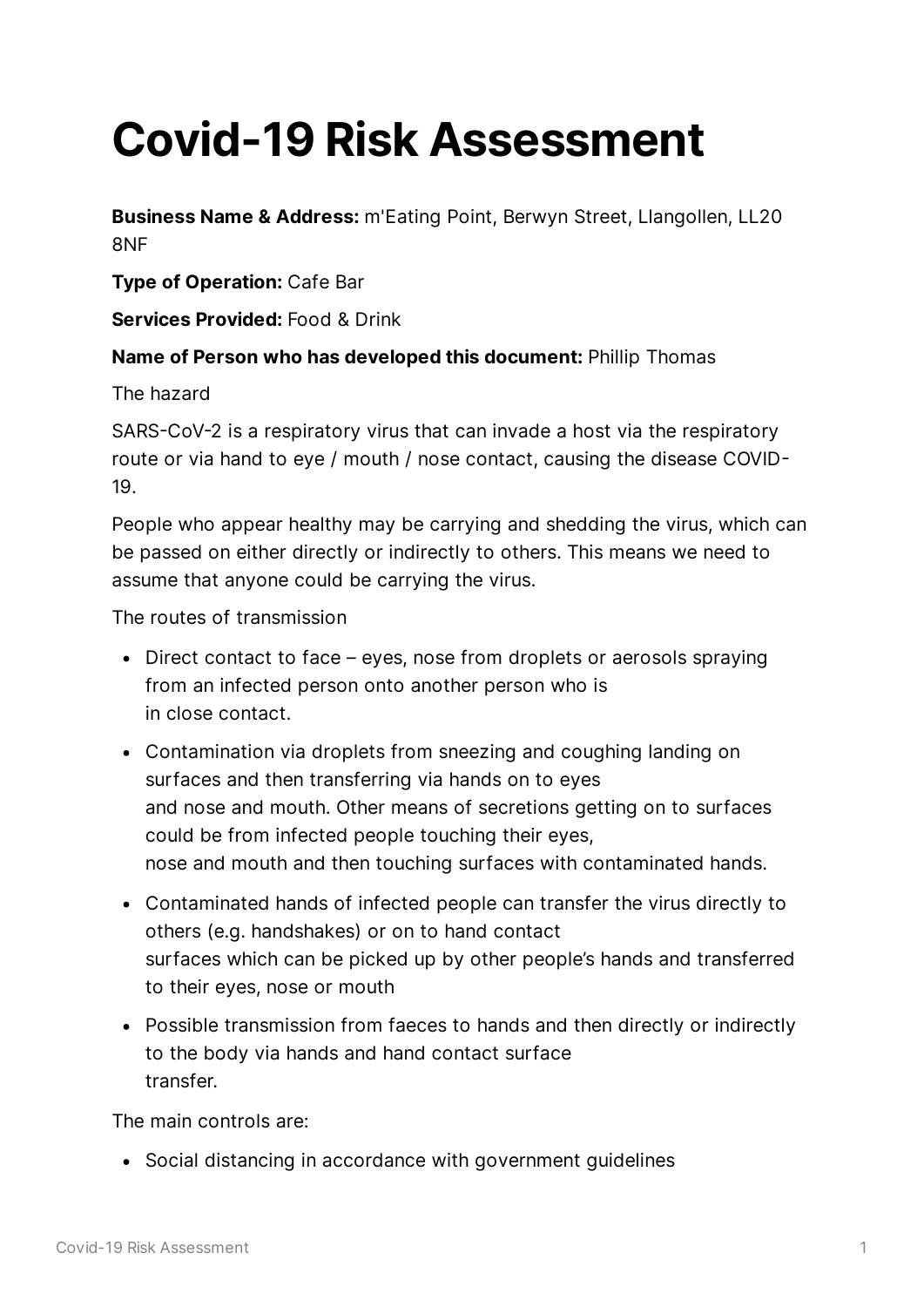- Disinfecting hand contact surfaces
- Hand washing and hand sanitiser use at key moments
- Not touching eyes, mouth or nose with contaminated fingers (if used)

The controls set out in this document will be specific for this operation, taking into account how the business operates, and how customers and staff use the premises and interact.

#### **Customer Journey Risk Assessment**

| Aa<br>Customer<br>Journey                 | $\equiv$ Controls                                                                                                                                                                                                                                                                                            |
|-------------------------------------------|--------------------------------------------------------------------------------------------------------------------------------------------------------------------------------------------------------------------------------------------------------------------------------------------------------------|
| $Pre-$<br>booking                         | - Provide booking facility on the business website - Allow booking up until<br>arrival time - to also ease getting customer's details for track & trace                                                                                                                                                      |
| <u>Arrival</u><br>outside<br>venue        | - Implement a distanced queuing system - Clear signage to indicate need to<br>distance between groups and queue before entry                                                                                                                                                                                 |
| Queuing<br>outside<br><u>venue</u>        | - Mark queuing points outside venue - Double doors on entry ensure distance<br>between groups                                                                                                                                                                                                                |
| <b>Entering</b><br>the<br><b>business</b> | - Ensure customers wait at entrance before being seated - Check if customer<br>has booking on arrival - Provide hand sanitisation station at entrance                                                                                                                                                        |
| <b>Walking</b><br>to table                | - Staff member to escort groups to their table - Ensure all are wearing face<br>coverings when not sat at their table - Follow one way system, and point out<br>to customers                                                                                                                                 |
| Ordering<br>food and<br>drinks            | - Ensure customers have all verified identity (ID, credit card etc), and<br>provided details for track & trace using either card provided or website -<br>Provide online ordering system that customers can use - Orders taken at<br>table, using mobile system to reduce staff movement to and from the bar |
| <u>Bar</u><br><b>Service</b>              | - Only allow table service - Takeaway will be assigned a designated socially<br>distanced waiting area                                                                                                                                                                                                       |
| Food &<br><b>Drinks</b><br><b>Service</b> | - Food prepared in the kitchen sent downstairs in the food lift to minimise<br>contact - Staff member takes food & drinks directly to the customer's table                                                                                                                                                   |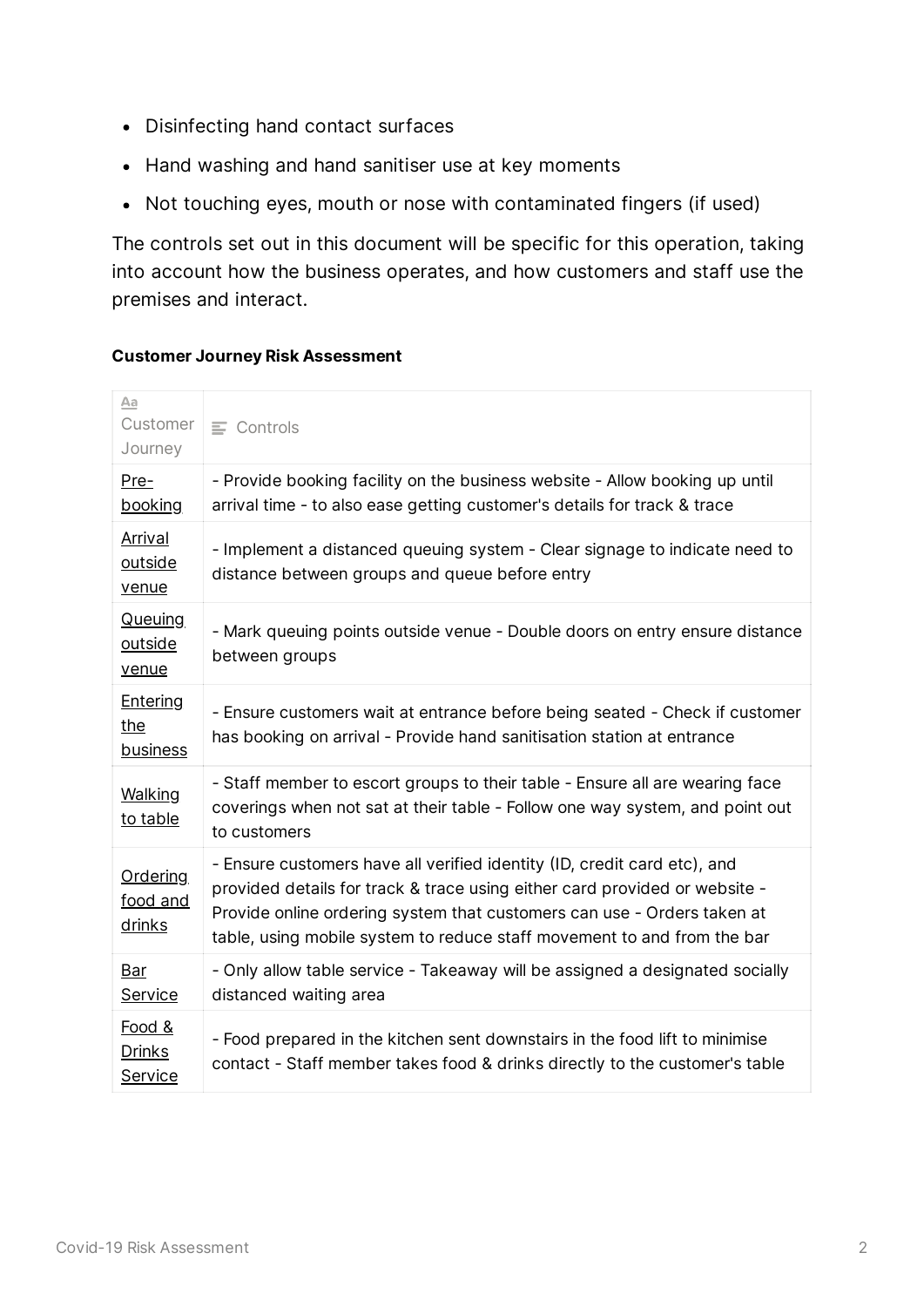| Aa<br>Journey                                             | Customer $\equiv$ Controls                                                                                                                                                            |
|-----------------------------------------------------------|---------------------------------------------------------------------------------------------------------------------------------------------------------------------------------------|
| <u>Clearing</u><br><u>the</u><br><u>customer</u><br>table | - Tables are cleared as soon as possible once a group leaves - Tables are<br>fully disinfected and cleaned after every group                                                          |
| <u>Going to</u><br>the toilet                             | - Implement a one way system throughout the venue - Provide hand<br>sanitising stations in and around the toilets to allow sanitisation before and<br>after entry                     |
| <u>Paying</u>                                             | - Online ordering allows for payment on website - Take payment at table<br>using mobile card machine                                                                                  |
| Leaving<br><u>the</u><br><u>businiess</u>                 | - Ensure all customers are wearing face coverings when not sat at their table<br>- Ensure no customers cross when entering and exiting the business by<br>monitoring the queue system |
| Untitled                                                  |                                                                                                                                                                                       |

## **Staff Journey Risk Assessment**

| Aa Staff<br>Journey                                                                                                                                                                  | $\equiv$ Controls                                                                                                                                                                                                                                                                                                                                                                                                                                                                                                                                                               |
|--------------------------------------------------------------------------------------------------------------------------------------------------------------------------------------|---------------------------------------------------------------------------------------------------------------------------------------------------------------------------------------------------------------------------------------------------------------------------------------------------------------------------------------------------------------------------------------------------------------------------------------------------------------------------------------------------------------------------------------------------------------------------------|
| <b>Before</b><br>returning to<br><u>work</u>                                                                                                                                         | - Ensure all staff have read and agreed to the new Covid-19 measures,<br>including this document - Ensure sufficient face masks are available to<br>staff, and washed daily                                                                                                                                                                                                                                                                                                                                                                                                     |
| Pre-arrival                                                                                                                                                                          | - If staff member have any Covid-19 symptoms, they must ring their<br>manager and get tested as soon as possible, and self isolate if needed                                                                                                                                                                                                                                                                                                                                                                                                                                    |
| <b>Arrival</b>                                                                                                                                                                       | - On arrival staff must wear a face covering and fully sanitise their hands                                                                                                                                                                                                                                                                                                                                                                                                                                                                                                     |
| <u>Kitchen steps</u><br><u>- Food</u><br>Storage -<br><b>Work</b><br>benches and<br>tables -<br><u>Equipment -</u><br>Dishwashing<br><u>- Pot washing</u><br><u>- Grill - Fryers</u> | - Kitchen staff should stay on the separate floor to the service area to<br>minimise contact - Work benches & tables should be regularly cleaned -<br>High contact surfaces such as door handles and equipment should be<br>cleaned regularly - Pots should be cleaned using the dishwashing<br>facilities as regularly as possible - Fryers should be kept clean and oil<br>filtered to reduce the fire risk - Ventilation should be switched on at all<br>times during service to ensure gas safety and also increase ventilation to<br>reduce possible exposure to the virus |
| Service                                                                                                                                                                              | - Food lift for food service should minimise contact between staff -<br>Kitchen staff should regularly wash and sanitise hands, particularly<br>before using the food lift                                                                                                                                                                                                                                                                                                                                                                                                      |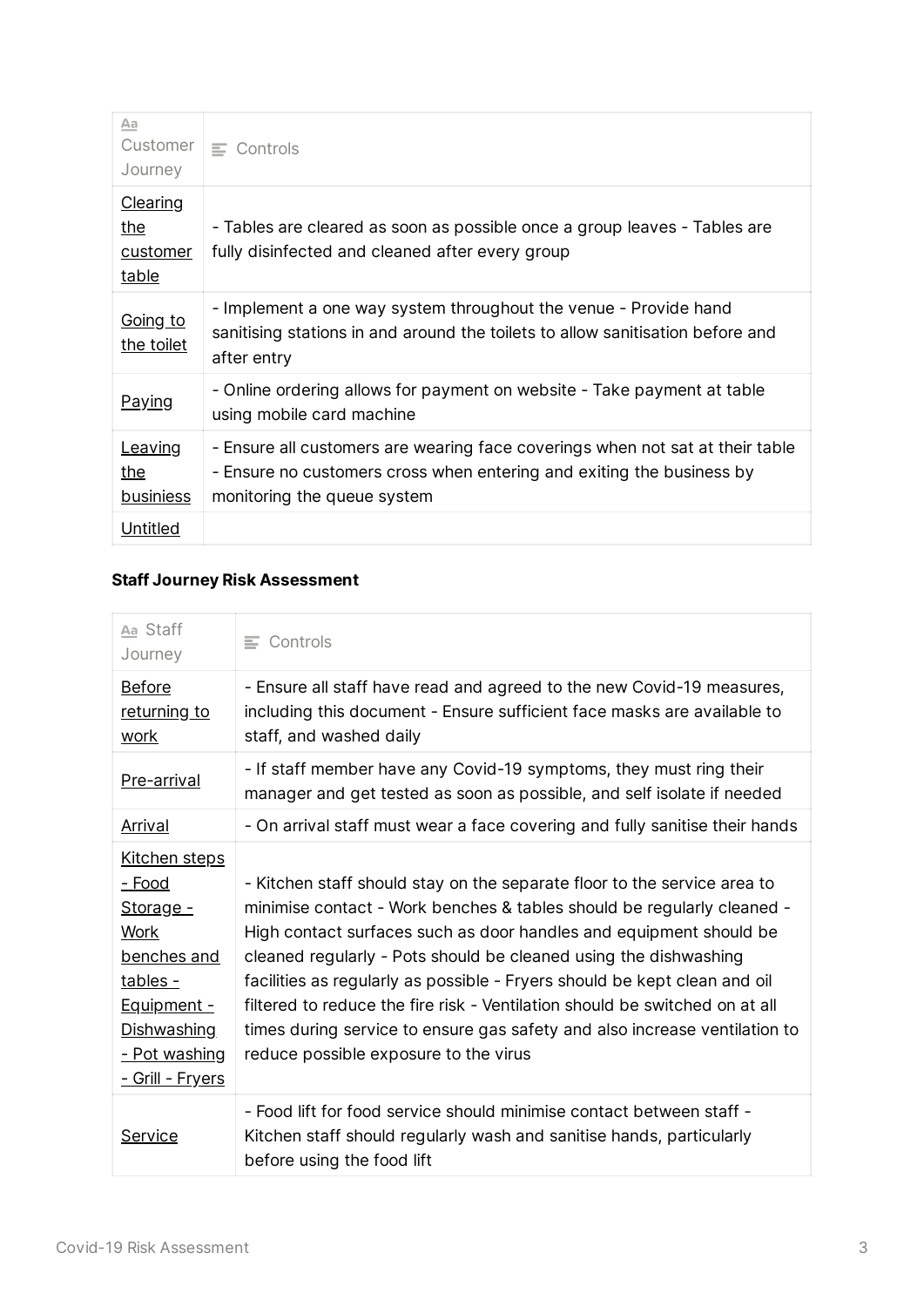| Aa Staff<br>Journey                      | $\equiv$ Controls                                                                                                                                                                                                                                                                                                                                                                           |  |
|------------------------------------------|---------------------------------------------------------------------------------------------------------------------------------------------------------------------------------------------------------------------------------------------------------------------------------------------------------------------------------------------------------------------------------------------|--|
| <b>Cellars</b>                           | - Beer lines from the cellar should be regularly cleaned in accordance<br>with existing procedures - Cellar should be regularly cleaned and any<br>storage checked                                                                                                                                                                                                                          |  |
| <b>Deliveries</b>                        | - Any deliveries should use the rear entrance to the building in order to<br>not come into contact with customers - Food delivered should be<br>immediately stored in the correct and appropriate place - Food should<br>also be correctly labeled in accordance with existing food hygeine<br>regulations                                                                                  |  |
| <b>Front of</b><br>house                 | - Front of house staff should wear a face covering at all times - Ideally<br>staff will have designated zones for their work - for example, preparing<br>drinks at the bar, dishwashing and service                                                                                                                                                                                         |  |
| Table<br><u>clearing</u>                 | - Tables should be sanitised and thoroughly cleaned after each group<br>leaves - The entire venue should be deep cleaned after closing every<br>day                                                                                                                                                                                                                                         |  |
| Dish / glass<br>washing                  | - A separate dish washing area from the main service area is provided -<br>Used dishes and glasses should go straight to the dishwashing area after<br>use - Staff handling dishes and glasses should sanitise their hands as<br>regularly as possible                                                                                                                                      |  |
| <b>Payment</b>                           | - Payment should be taken at the table, using the mobile card machine -<br>Card payments should be encouraged over cash - The card machine<br>should be sanitised after each use - Staff should sanitise their hands<br>immediately after handling cash                                                                                                                                     |  |
| Interaction<br><u>with</u><br>colleagues | - Staff should remain in their designated areas for their shift, and<br>minimise prolonged contact with other staff members - Mobile ordering<br>using the iPad till system and receipt printers should reduce the contact<br>between staff members - Staff should also adhere to the one way<br>system where possible                                                                      |  |
| Usinig the<br>toilets                    | - Staff should use the separate toilet facilities provided, and which are<br>marked as only available for staff. This should reduce the risk of staff<br>who are likely to come into more contacts over a day exposing others to<br>the virus - Staff should throughly clean and sanitise their hands after<br>using the toilets, and keep wearing their face coverings where<br>reasonable |  |
| Bar service                              | - No bar service should be provided to customers - Staff working on<br>service should collect drinks & food orders from the bar                                                                                                                                                                                                                                                             |  |